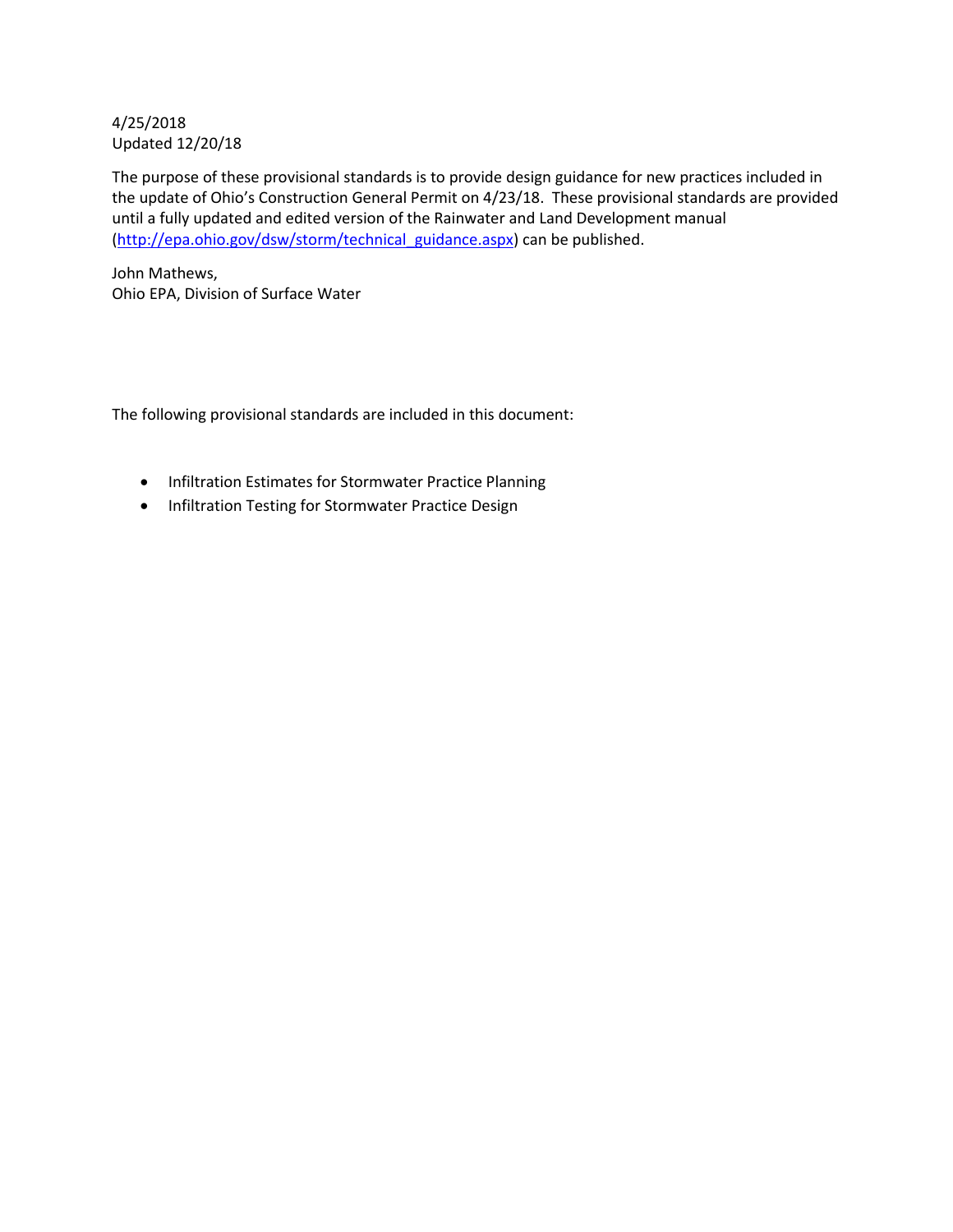# **RAINWATER AND LAND DEVELOPMENT PROVISIONAL APPENDIX A-# INFILTRATION ESTIMATES FOR STORM WATER PRACTICE PLANNING DATE: 12/20/18**

*NOTE: These estimates should be used for initial project planning and conceptual layout only – that is, to assess feasibility and develop a ballpark estimate of the area allocated to infiltration practices. The estimates are not adequate for final sizing or design of BMPs. Sizing and design of infiltration practices requires appropriate field measurement of field saturated hydraulic conductivity at the development site, at the specific location of proposed practices and at the proposed depth of excavation for the practices (See Appendix XX: Soil Infiltration Testing).*

*NOTE: These estimates are intended for undisturbed sites and should not be used for sites where the soil previously was subjected to cutting, filling, or grading.*

### **Introduction**

This guidance provides subgrade infiltration rate estimates for development projects that include infiltrating stormwater practices such as bioretention, pervious pavement, infiltration trenches and underground infiltration systems. The method outlined below is appropriate only for initial project conceptualization and planning.

Subgrade infiltration rate estimates for your site requires, at minimum:

- 1) Estimating the excavated depth of proposed infiltration practice(s);
- 2) Identifying the (USDA) soil texture at the proposed depth of excavation.

We recommend reviewing properties of all soil layers to identify best opportunities for infiltration.

### **1. Estimating the Depth of Excavation for the Proposed Infiltration BMP**

It is often challenging early in the site planning and development process to know exact grading, drainage patterns and BMP locations. Typically, a rough estimate of final surface grade and the required design excavation depth for proposed infiltration BMPs will give us enough information to identify the soil layers (typically B or C horizons) where the excavated bottom of the BMP is likely be located (Figure XX). Examples for developing rough, first estimates are presented here:

1) Bioretention - Total section depth (i.e., drainage layer, aggregate layer, soil media, and mulch layer) for bioretention is a minimum of 42" and often reaches 54" or more. By adding that depth to the typical 18" to 30" surface basin depth (ponding plus freeboard) results in estimated excavation depths between 60" and 84". In the absence of more definitive design information, assuming a BMP excavation depth between 60" and 72" depth is a good place to start.

2) Permeable Pavement - Total section depth (i.e., the pavement surface and all underlying aggregate) for permeable is a minimum of 15" below finish grade, and may be 40" or more to account for frost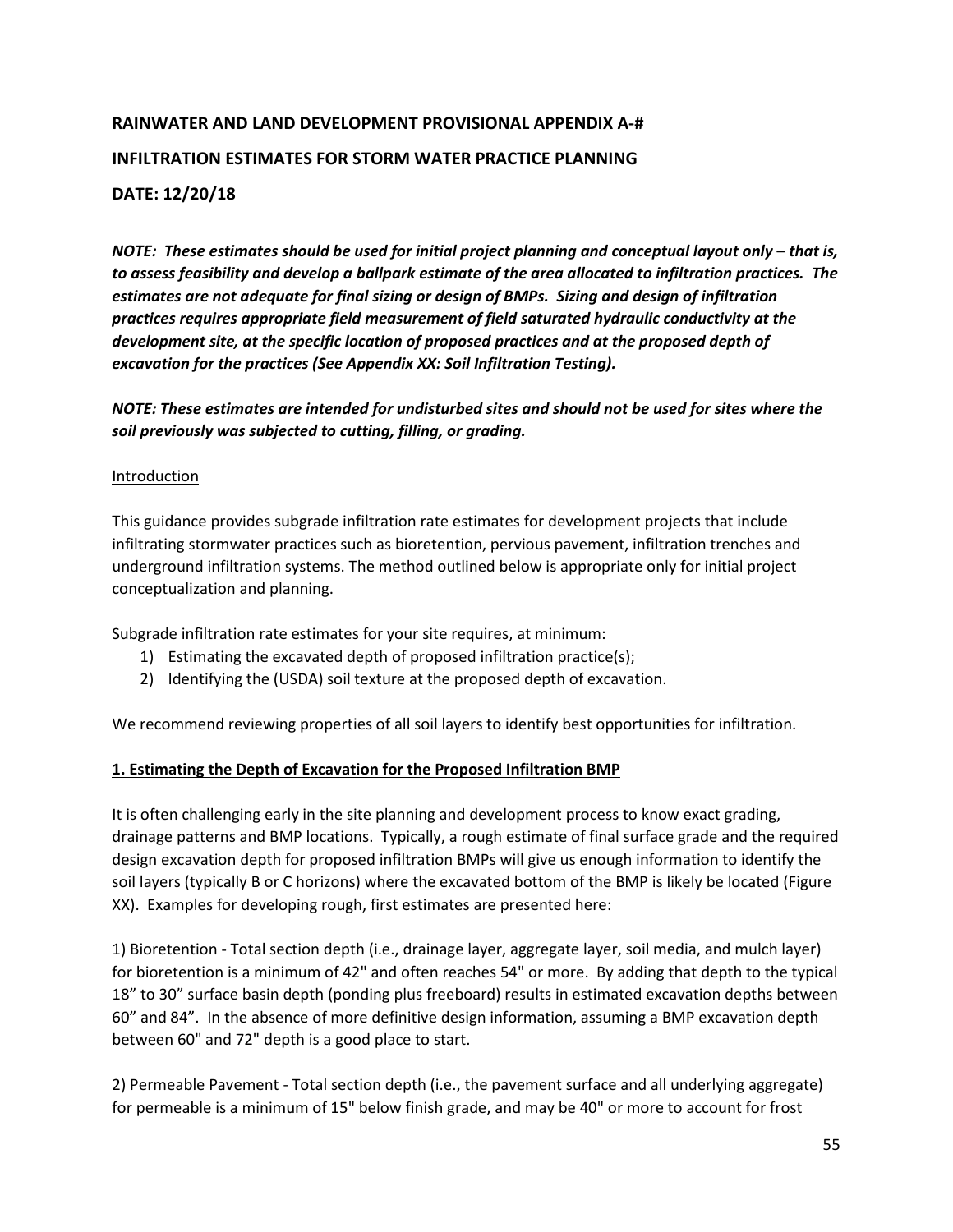penetration depth, an infiltration sump, and/or detention of larger storm events for peak discharge control. In the absence of more definitive design information, assuming an BMP excavation depth between 24" and 30" depth is a good place to start.

3) Infiltration Trench – A typical section depth for an infiltration trench will be 48 inches.

4) Underground Detention with Infiltration - Total section depth (i.e., the pavement surface, underlying aggregate and storage units) can range from 4 ft to over 8 ft depending on a number of factors. Calculating the required storage volume and the available BMP footprint is necessary to determine excavated depth.

### **2. Identifying the Soil Texture at the Proposed Depth of Excavation**

There are two approaches to identifying the soil texture at the proposed depth of excavation for planned BMPs: (1) collect soil samples at the proposed depth of excavation and send to a laboratory for soil textural analysis (soil particle size distribution); or (2) use the USDA-NRCS Web Soil Survey to identify the soil texture at the proposed excavation depth for the mapped soil(s) at the project site.

## Collecting Field Samples for Soil Texture Analysis

# *NOTE: The soil texture used for estimating soil infiltration rate is based on the USDA soil texture classification system (represented by the USDA soil textural triangle) (reference) and not AASHTO or USCS Classification Systems in common use for soil engineering evaluations.*

Samples for soil texture analysis can be collected using a truck-mounted soil probe or a handheld auger. It is recommended the entire soil profile from the surface to at least two feet below the expected depth of practice be described, noting layering (horizonation) of distinct soil layers with both physical and qualitative descriptors (texture, coloration, organic matter content, structure, density, depth of water table or bedrock, if present).

Oftentimes geotechnical soil borings are used early in project development to evaluate site soils and/or geology for soil engineering properties and structural considerations. Soil samples at the depth(s) of interest are collected and submitted to a soils laboratory for USDA textural analysis. If soil boring samples are already being characterized for particle size distribution (PSD), the PSD can be used to establish USDA soil texture.

[See https://www.nrcs.usda.gov/wps/portal/nrcs/detail/national/home/?cid=nrcs142p2\_054167]

Another option is to hire a professional soil scientist (https://www.ohiopedologist.com/consultantlist.html) to collect and submit samples at the proposed excavation depth(s).

## Identifying Soil Texture through Web Soil Survey

1) Using your internet browser go to: http://websoilsurvey.nrcs.usda.gov/app/HomePage.htm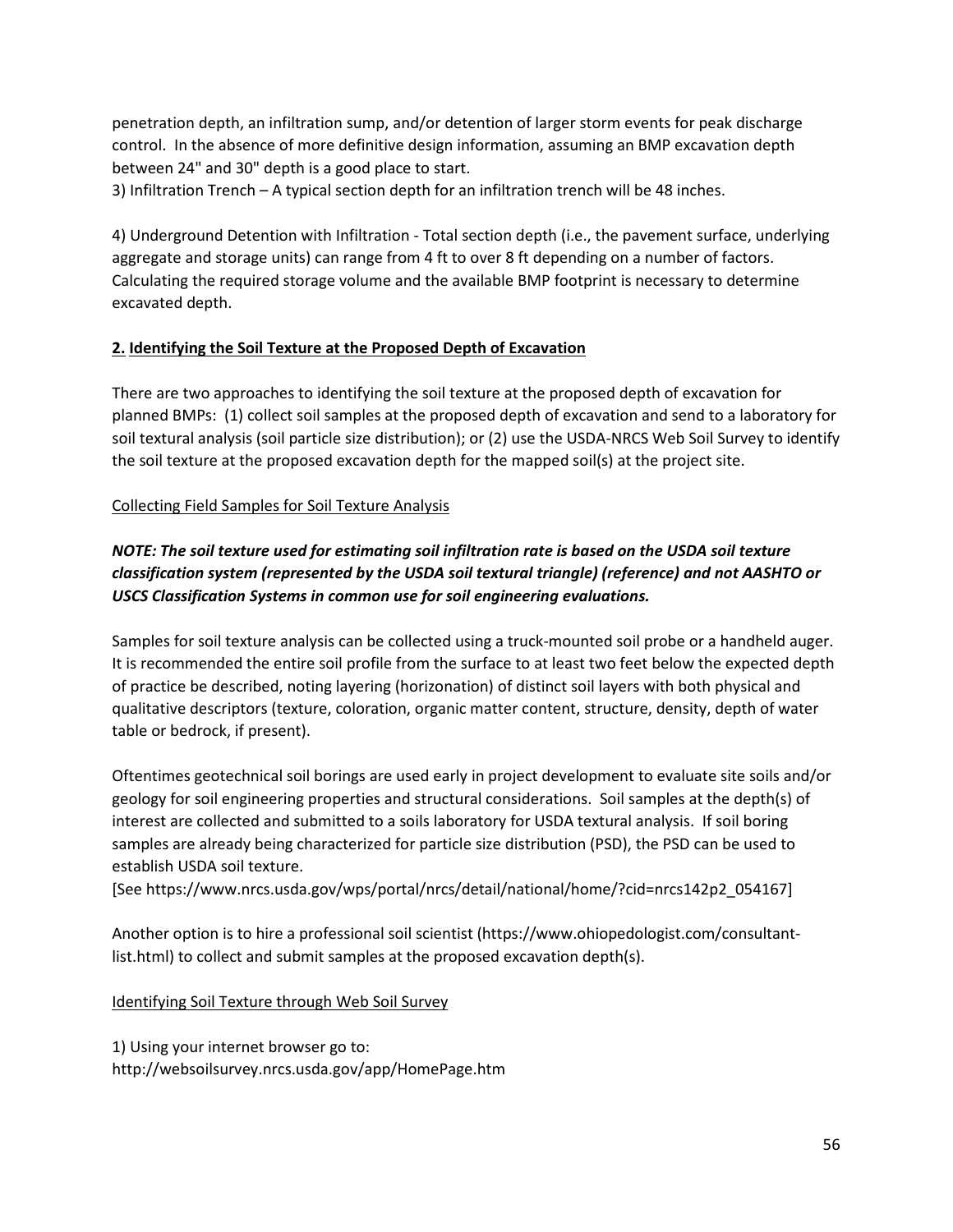[Note: Web Soil Survey will not work under certain browser security settings. You may need to change the security settings on your browser to use Web Soil Survey.]

2) Click on the Green "Start WSS" button. This activates the Web Soil Survey (WSS).

3) Navigate to your Area of Interest (AOI). [There are several ways to navigate to your AOI - feel free to explore WSS to find which works best for your situation. One method is presented here.] Click on the "State and County" line left of the U.S. map. Enter "Ohio" and your county of interest, then click "View". Your county of interest should appear.

Using the zoom tool (magnifying glass with +), progressively zoom in until your site is visible on the viewer. This may take a couple zooms.

Once your site can be clearly identified in the viewer, outline your site using one of the two Area of Interest (AOI) buttons at the top of the viewer. If your site fits neatly into a rectangle, use the left AOI button. If your site has an irregular shape, use the right AOI button.

Click on the appropriate AOI button, then select the first corner of your AOI. Use successive clicks until you have outlined the area, then double click to "set" or complete the Area of Interest. At this point you can save your AOI if you like (Recommended).

4) Click on the Soil Map tab. The Map showing all Map Unit Symbols within your area of interest will be generated. In addition, a Map Unit Legend table will be shown to the left of the map with Map Unit Symbols, Map Unit Names, Acreages within your AOI, and Percentage of AOI.

5) Within the Map Unit Legend table, click on the Map Unit Name for a soil of interest. A Map Unit Description will pop-up. In the lower half of the Map Unit Description will be a "Typical Profile" that will list depth and texture of typical soil layers for this soil. Record the soil texture at the depth(s) of interest.

[Note: Through the Soil Data Explorer tab, all of the available soil survey data for the mapped soils can be accessed and reports generated.]

6) Using the texture(s) identified, select the most limiting (lowest) infiltration rate from Table XXX.

### Estimated Infiltration Rate by Texture

The following chart provides good estimates of subgrade infiltration rate based on texture.

| Subgrade USDA | Clay Content | <b>Infiltration Rate</b> |  |  |
|---------------|--------------|--------------------------|--|--|
| Soil Texture  | %            | (in/hr)                  |  |  |
| Sand          |              | 2.8                      |  |  |
| Loamy Sand    | < 15         | 2.0                      |  |  |
| Sandy Loam    | ാറ           | 0.80                     |  |  |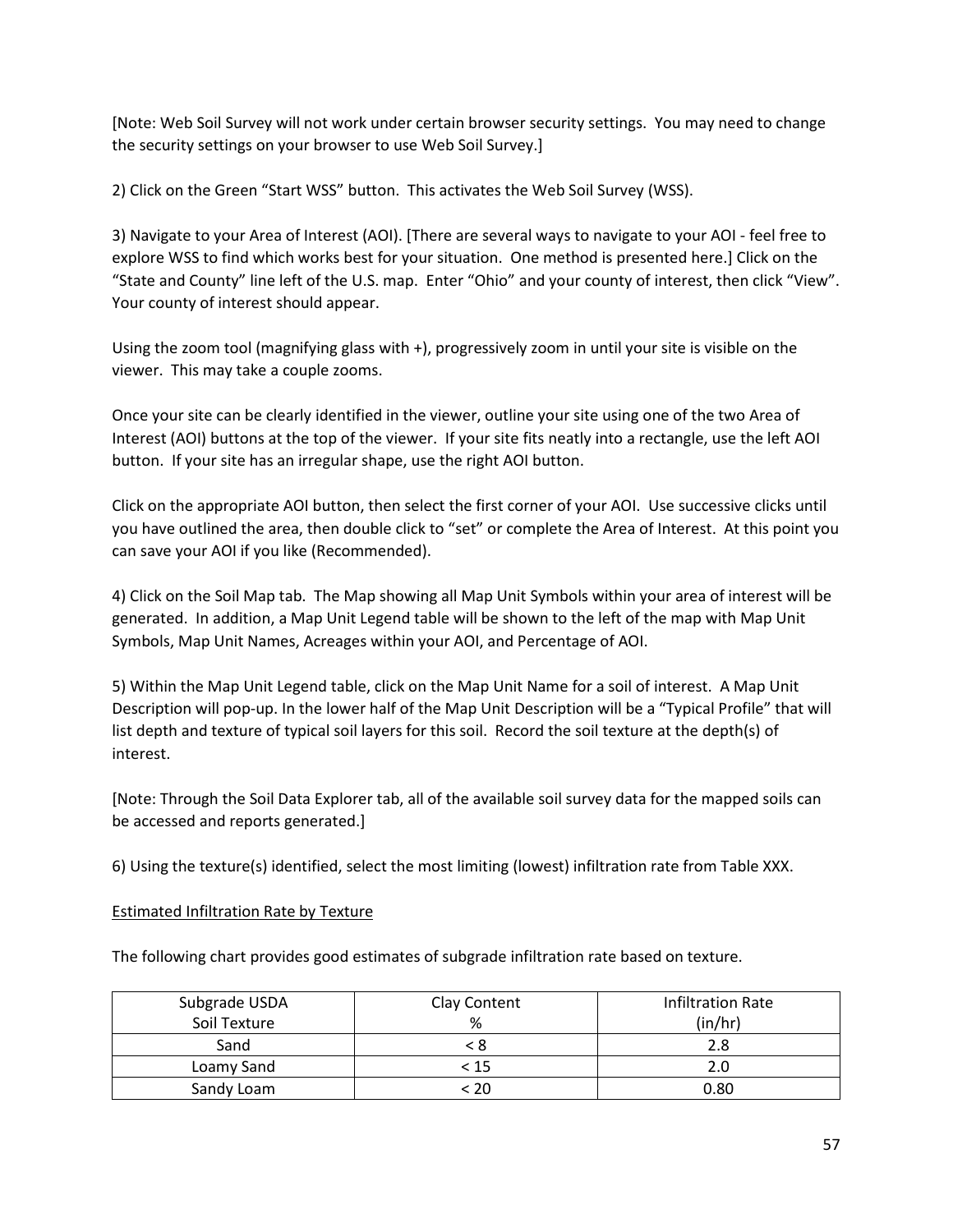| Loam            | < 20      | 0.25    |  |  |
|-----------------|-----------|---------|--|--|
| Loam            | $20 - 27$ | 0.06    |  |  |
| Silt Loam       | < 20      | 0.10    |  |  |
| Silt Loam       | $20 - 27$ | 0.03    |  |  |
| Silt            | < 12      | 0.05    |  |  |
| Sandy Clay Loam | $20 - 35$ | 0.07    |  |  |
| Clay Loam       | $27 - 40$ | 0.02    |  |  |
| Silty Clay Loam | $27 - 40$ | 0.02    |  |  |
| Silty Clay      | $40 - 50$ | 0.01    |  |  |
| Sandy Clay      | $35 - 50$ | < 0.005 |  |  |
| Clay            | >40       | < 0.005 |  |  |

### How the Infiltration Rate Estimates Were Generated

Subgrade infiltration rate estimates were generated using a tool called the Soil Water Characteristic Calculator (Saxton and Rawls[; http://hydrolab.arsusda.gov/soilwater/Index.htm\)](http://hydrolab.arsusda.gov/soilwater/Index.htm) through the following steps:

- (1) Organic matter was set to 0.5% to account for lower organic matter content in subsurface horizons.
- (2) Compaction was set to 1.10 (Dense) to account for higher bulk density in subsurface horizon.
- (3) Except for Loam and Silt Loam, the sand, silt and clay content was set by selecting the soil Texture Class from the pulldown menu. For Loam and Silt Loam, sand, silt and clay contents were selected by eye-balling a somewhat centrally located texture for the area below 20% clay and for the area between 20% and 27% clay content.
- (4) Infiltration rate estimate was the resulting Saturated Hydraulic Conductivity generated by the Calculator.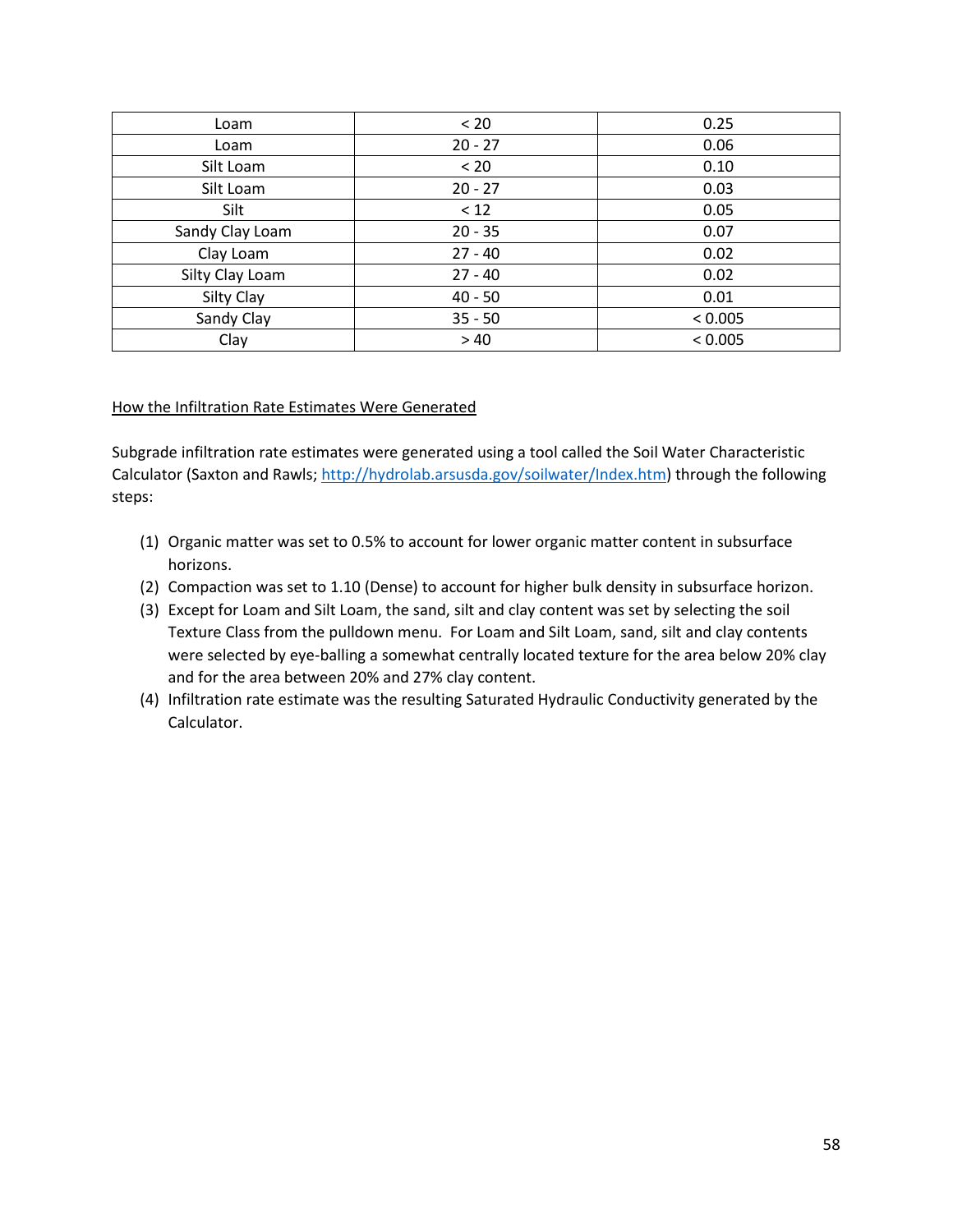# **RAINWATER AND LAND DEVELOPMENT PROVISIONAL APPENDIX A-# INFILTRATION TESTING FOR STORM WATER PRACTICE DESIGN DATE: 12/20/18**

## Introduction

This guidance provides procedures for field determination of subgrade infiltration rates that can be used for the design of infiltrating stormwater practices such as bioretention, pervious pavement, infiltration trenches, infiltration basins and underground infiltration systems. Subgrade infiltration tests often are part of a broader geotechnical investigation to evaluate soil characteristics and soil layering at locations proposed for infiltrating stormwater practices that will help the designer understand site and soil suitability or limitations.

## Geotechnical Investigation

Information collected during geotechnical investigations is necessary to determine whether infiltration practices are a viable option. In addition to establishing infiltration rates for design, geotechnical investigations are used to evaluate slope stability, depth to bedrock or groundwater table, constructability and other site characteristics that affect infiltration practice suitability (WDOE, 2012).

Before - or in conjunction with - subgrade soil infiltration testing, soil borings or test pits should be used to evaluate the entire soil column from the soil surface to a depth (often 10-15 feet below original grade) that allows characterization all soil layers and identification of any impediments to infiltration including clay-dominated soil layers, compacted glacial till, water tables and/or bedrock. This investigation will also allow identification of more permeable sand or gravel layers, if present, that might be accessed to facilitate enhanced infiltration.

## Infiltration Test Report

The infiltration test report should include (at minimum) (adapted from COIC, 2010):

- A map that identifies:
	- o Project boundaries; [TOPO MAP??]
	- o Surveyed soil map units;
	- o General location(s)/outline(s) of proposed infiltration practices and outlets;
	- o Location of infiltration tests;
	- o Locations of soil borings or test pits;
	- o Existing natural or constructed drainage features;
	- o Proposed site structures and infrastructure including parking areas, roadways and drainage features;
- Logs of borings and/or test pits including groundwater elevation, if encountered);
- Results of infiltration tests including raw data, assumptions and calculations;
- Photograph(s) of the test pit and test set-up;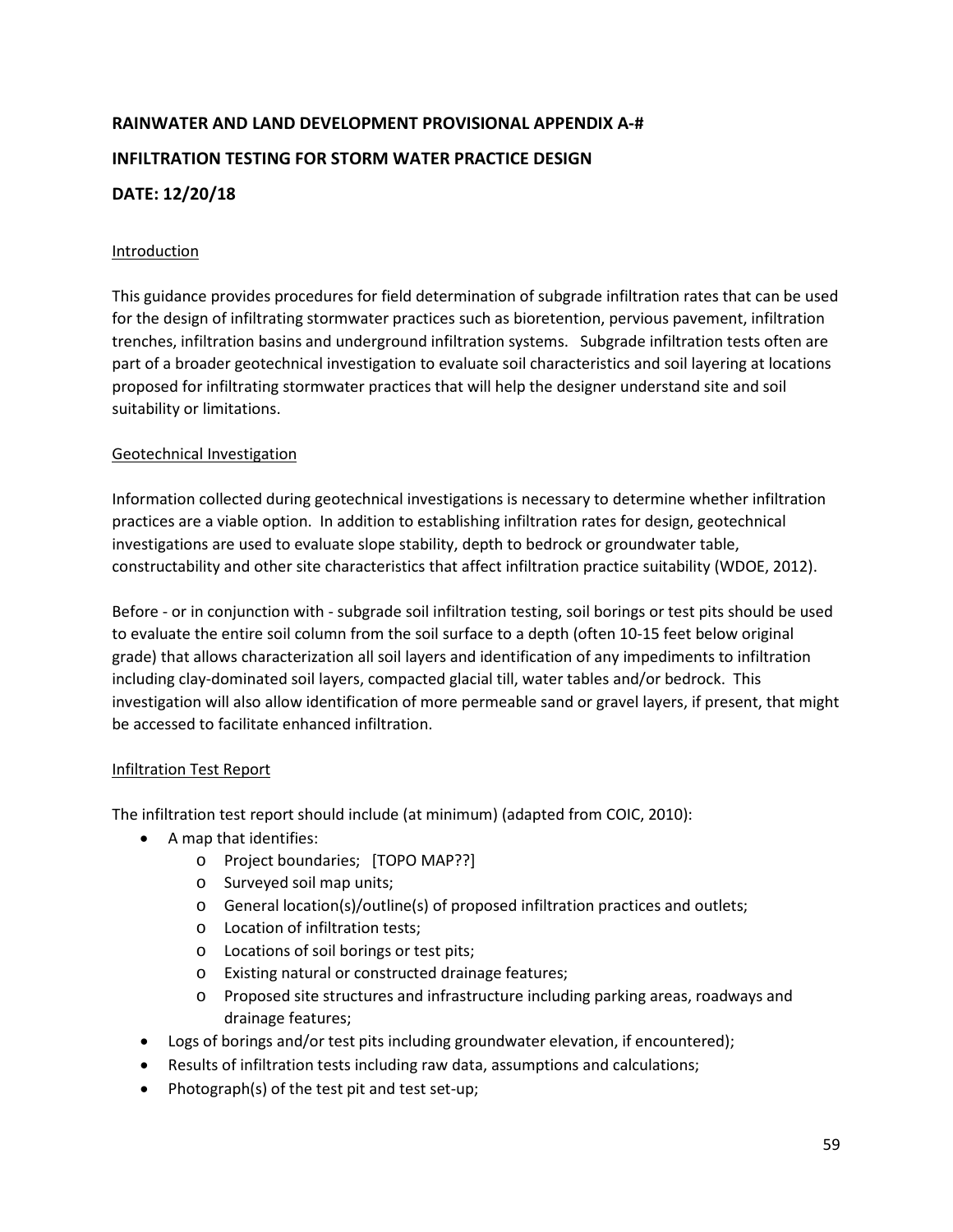- Any pertinent field notes that help characterize the site and soil being tested;
- Conclusions and recommendations.

### Infiltration Test Methods

## *Note: By law, everyone MUST contact the Ohio Utilities Protection Service (OUPS; http://www.oups.org/), 8-1-1 or 1 800 362 2764 to mark utilities at least 48 hours but no more than 10 working days (excluding weekends and legal holidays) before beginning ANY digging project.*

Two infiltration methods are considered acceptable by Ohio EPA for determining design infiltration rate estimates for Table 4b post-construction stormwater practices (Ohio EPA, 2013):

- (1) Single-ring Infiltrometer Method; or
- (2) Pit Method.

*Note: Bore hole infiltration tests and other similar small-diameter, 3-dimensional percolation methods are not acceptable methods for determining design infiltration rates for Table 4b Infiltration Practices (Ohio EPA, 2018). These methods overestimate subgrade infiltration rates by several orders of magnitude resulting in undersized infiltration bed areas that will not meet design drawdown requirements.*

### Single-Ring Infiltrometer Method

The Single-Ring Infiltrometer Method ponds water at a constant head in a ring (typically a section of steel pipe with a beveled edge) driven into the ground at the excavated depth for the proposed infiltration practice.<sup>[2](#page-6-0)</sup>

Procedure (following Reynolds, 2008; Reynolds et al., 2002; and COIC, 2010)

- 1. Excavate a pit to the depth of excavation for the proposed infiltration practice. The pit must be large enough to conduct multiple tests in without disturbing the subgrade soil to be tested – a 4 foot wide by 6-foot long test pit bottom typically is sufficient for this purpose. The sides of the pit can be laid back or stepped as needed to facilitate entry/exit.
- 2. In the bottom of the test pit, use a hoe or other square-edged scraping tool to create a level soil test surface larger than the diameter of the infiltrometer ring. Make note of rocks, roots, macropores, smearing or any other conditions that might affect the test or intake rate. Photograph the test pit and area to be tested before the ring is placed.
- 3. Place the infiltration ring having a minimum inside diameter of 12 inches and a beveled leading edge [typically manufactured from a short (12" to 18" length recommended) section of steel

<span id="page-6-0"></span><sup>&</sup>lt;sup>2</sup> Constant-head ring infiltrometer tests can be conducted using a single ring (Single-ring Infiltrometer) or two concentric rings (Double-ring Infiltrometer). It is recommended the tester utilize the Single-ring Infiltrometer Method with corrections for flow divergence and soil sorptivity. If a double-ring test is conducted: (1) the test must comply with ASTM D3385 (ASTM, 2009); (2) the inner ring must be a minimum 8-inch diameter and the outer ring a minimum 15-inch diameter; and (3) the infiltration rate used for design should be the final (steady state) constant-head infiltration rate divided by 2 to account for the effects of flow divergence and sorptivity.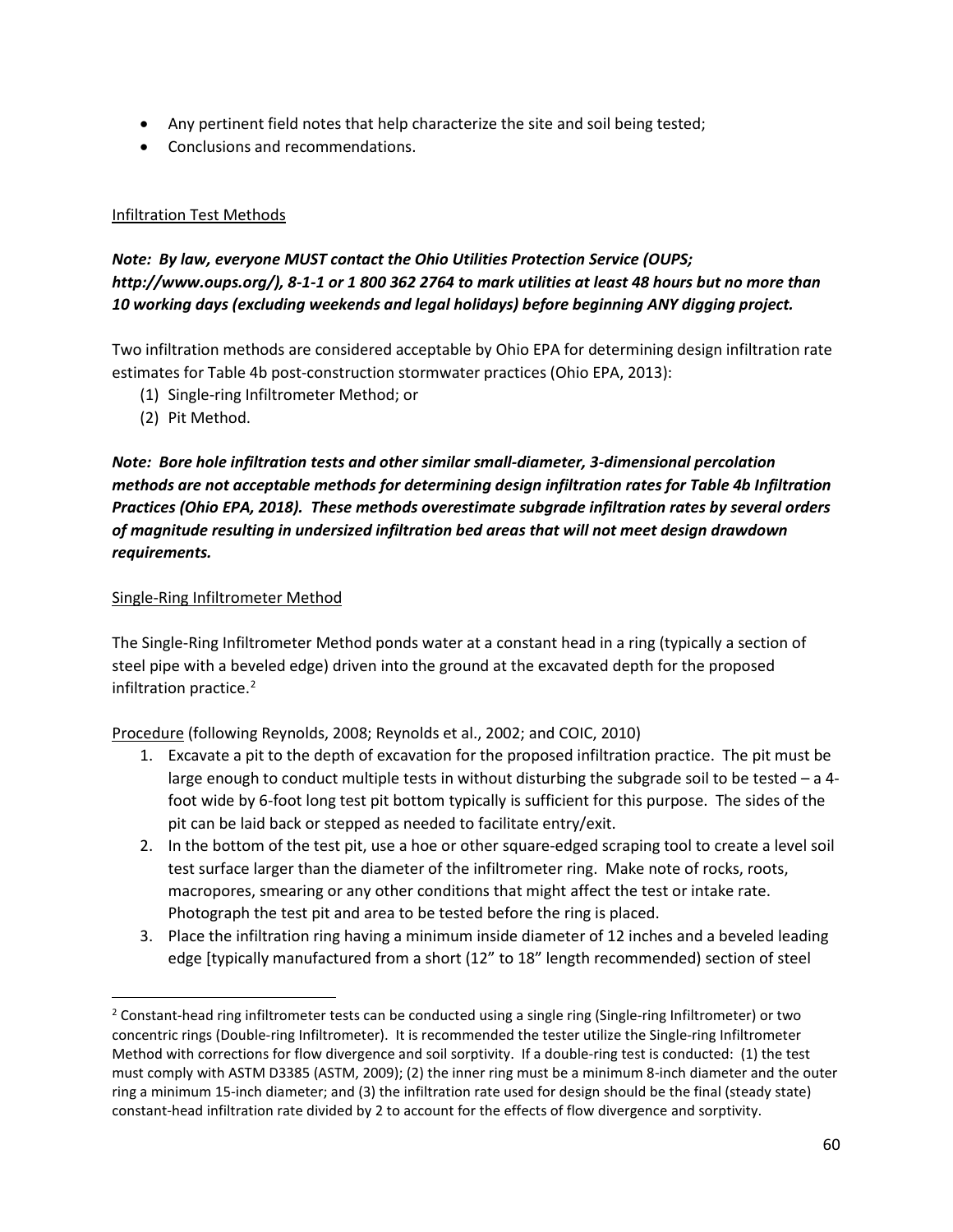pipe] on the level testing area and drive the ring into the subgrade soil surface a minimum 3 inch depth, leaving approximately 9" to 12" of pipe exposed above the soil surface (FIGURE XX). Check the surface of the soil inside and outside of the ring, especially near the wall of the ring, for cracking or separation of the soil from the ring wall. If there are signs of excessive cracking or disturbance, move and re-install the ring at another location. If the surface of the soil is only slightly disturbed along the ring, lightly tamp the soil inside and outside the wall to close the gap against the ring wall.

- 4. Place a double-layered section of plastic window screen inside the ring on the soil at the bottom of the ring to protect the soil from eroding when first introducing water into the ring. The screen should be slightly bigger than the ring area so that no soil is exposed to flowing water.
- 5. It is recommended for denser or tighter (clay loams or silt loams) that a Mariotte bottle be used to supply water and maintain a constant ponded head in the ring. In addition to maintaining a constant head, Mariotte bottles allow precise reading/recording of intake volume and intake rate. For coarser soils (sands, sandy loams and loams) with higher infiltration rates, a larger water reservoir (e.g., 5-gal bucket or 50-gal tank) with a spigot may be used to supply water – this water supply apparatus must be fitted with a flow meter or other precise method for measuring volume and rate of water supplied.
- 6. Ponding in the ring should be quickly brought up to a minimum of 6 inches (maximum 12 inches) and maintained at constant depth for the remainder of the constant head test. It typically will be most efficient to bring the ponding depth to within 1 inch of the target ponding depth by pouring water from a bucket rather than from a Mariotte bottle or other flow metering device, then using the metered water source to make fine adjustments to establish ponding at the target depth for the constant head test.
- 7. The time the constant ponding depth is reached should be noted, and this time denoted as "time zero" for purpose of the constant head test. The exact ponding depth to the nearest 0.1 inch should be noted and recorded at the first (time zero) and each subsequent reading to confirm consistent head is being maintained. Photograph the set-up during the test.
- 8. The volume of water supplied to the infiltrometer ring should be recorded at time increments sufficient to capture changes in the intake rate (i.e., the rate the water moves into the soil). Shorter time increments typically are necessary at the beginning of the test and can be extended as soil within the ring saturates and intake rate slows. For clayey soils (e.g., clay loam, silty clay loam) an initial time increment of 15 minutes may be sufficient, extending the time increment to 30 minutes between readings as intake rate slows. In contrast, sandy soils may require readings every minute or every 5 minutes throughout the test.
- 9. Water supply to the ring and readings recording the volume supplied should continue until a constant or steady state intake rate has clearly been established. A good rule of thumb is to discontinue the constant head test after one hour at constant intake rate (i.e., 3 consecutive readings of volume supplied with the readings taken at 30 minute increments) for tighter, clayey soils. This field saturated intake rate may take 3-4 hours (or more) to be reached. For sandier soils, a constant intake rate may be established within 1-2 hours.
- 10. Though not required, it is recommended once the constant head portion of the test is concluded, the water supply should be shut off and the depth of ponding recorded until the ponded water fully infiltrates into the ground or, if infiltration is slow, at 30 minute increments for two hours. This is an excellent check on intake rate.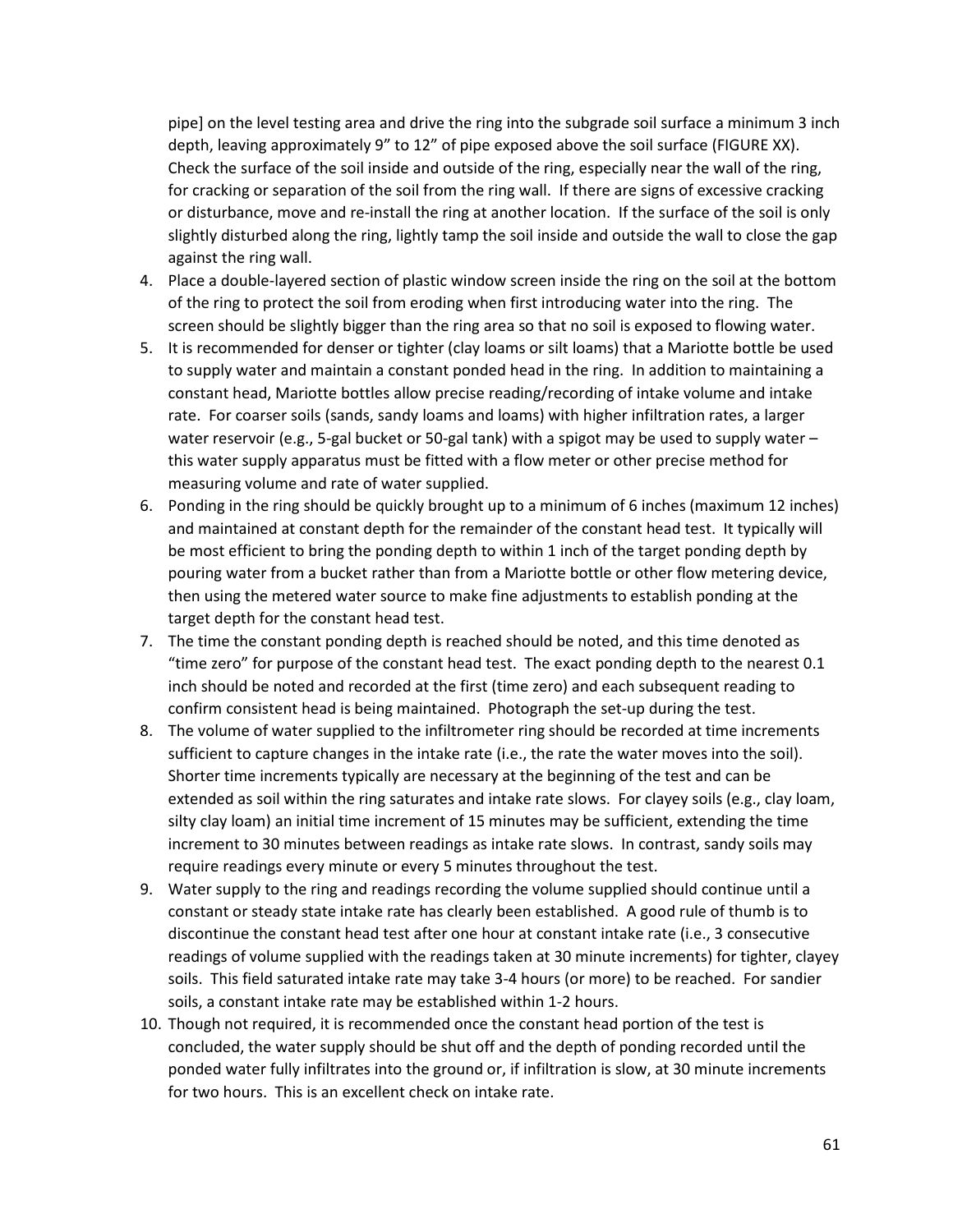11. To convert the final, steady state intake rate from (9) above into a field saturated infiltration rate to use in practice design, the field measured intake rate and test set-up (ring diameter, insertion depth, ponding depth) must be used to adjust the value to account for flow divergence and soil sorptivity. A spreadsheet is provided to make this conversion.

### Pit Method

The PIT (Pilot Infiltration Test) method consists of excavating a large hole of known dimensions to, or just below, the depth of excavation for the proposed infiltration practice, inundating the resulting "pit" with water to simulate ponding within the proposed practice, and recording the volume and rate of water entering the soil. Henceforth, this test will be referred to as the Pit Method.

### Procedure (adapted from COIC, 2010; WDOE, 2012, 2013)

- 1. Excavate a rectangular test pit with a bottom area between 25 and 40 ft<sup>2</sup> (e.g., 5 feet by 6 feet). The pit should be excavated such that the bottom of the test pit is located at the proposed excavated depth of the infiltration practice. Excavate the pit to as clean dimensions as possible, removing any sloughed soil, organics and other debris. The bottom 12" of the pit (minimum) should have vertical sidewalls, but above 12" the walls can be laid back (e.g., 1:1 slope) or stepped to facilitate entry.
- 2. Make note of rocks, roots, macropores, smearing or any other conditions that might affect the test or intake rate. Photograph the test pit.
- 3. Measure and record the dimensions (depth, length, width) of the test pit.
- 4. Taking care not to compact or smear the bottom of the pit, use a soil auger to "drill" a 2" diameter hole 6" below the bottom of the pit. Place a self-logging pressure transducer in the augered hole, recording at a 1 minute interval. Also place a vertical measuring stick (either a yardstick with markings at tenths and hundredths of a foot, or a metric yardstick with cm and mm markings, works well for this purpose) in the hole and note the height on the stick that coincides with the bottom of the test pit. [Note: If, because of soil type, the sidewalls of the pit are prone to sloughing when exposed to water, the sidewalls of the pit should be lined with porous, non-woven geotextile filter fabric (Spec??) and the pit backfilled with clean, uniform open-graded gravel (e.g., #57 or #4). If the pit is backfilled with gravel, it is recommended a 1- 1/4 inch diameter PVC water level observation pipe be placed in the augered hole (with the vertical measuring stick) in which to place the recording pressure transducer. The PVC pipe should be capped at the bottom and have ¼-in holes drilled every 1-inch on center for the first 12 inches of pipe. Place the observation well and measuring stick first, then backfill the bottom of the pit around the observation well to a depth of 12 inches. The sidewalls of the pit should approximate vertical for the bottom of 12 inches of the pit but can be laid back (e.g., 1:1 sideslope) above 12 inch depth to facilitate placement of the filter fabric, if needed.]
- 5. Introduce clean water into the test pit using a hose connected to a rigid pipe with a splash plate on the bottom to discharge water into the pit without causing soil scouring or side-wall erosion. Excessive scouring or erosion will cause clogging of the infiltration bed, reducing measured infiltration rates.
- 6. Add enough water to the pit to bring the water level up to 12 inch (30 cm) depth, then shut off the water supply to pre-soak the infiltration bed. Pre-soaking is considered complete when the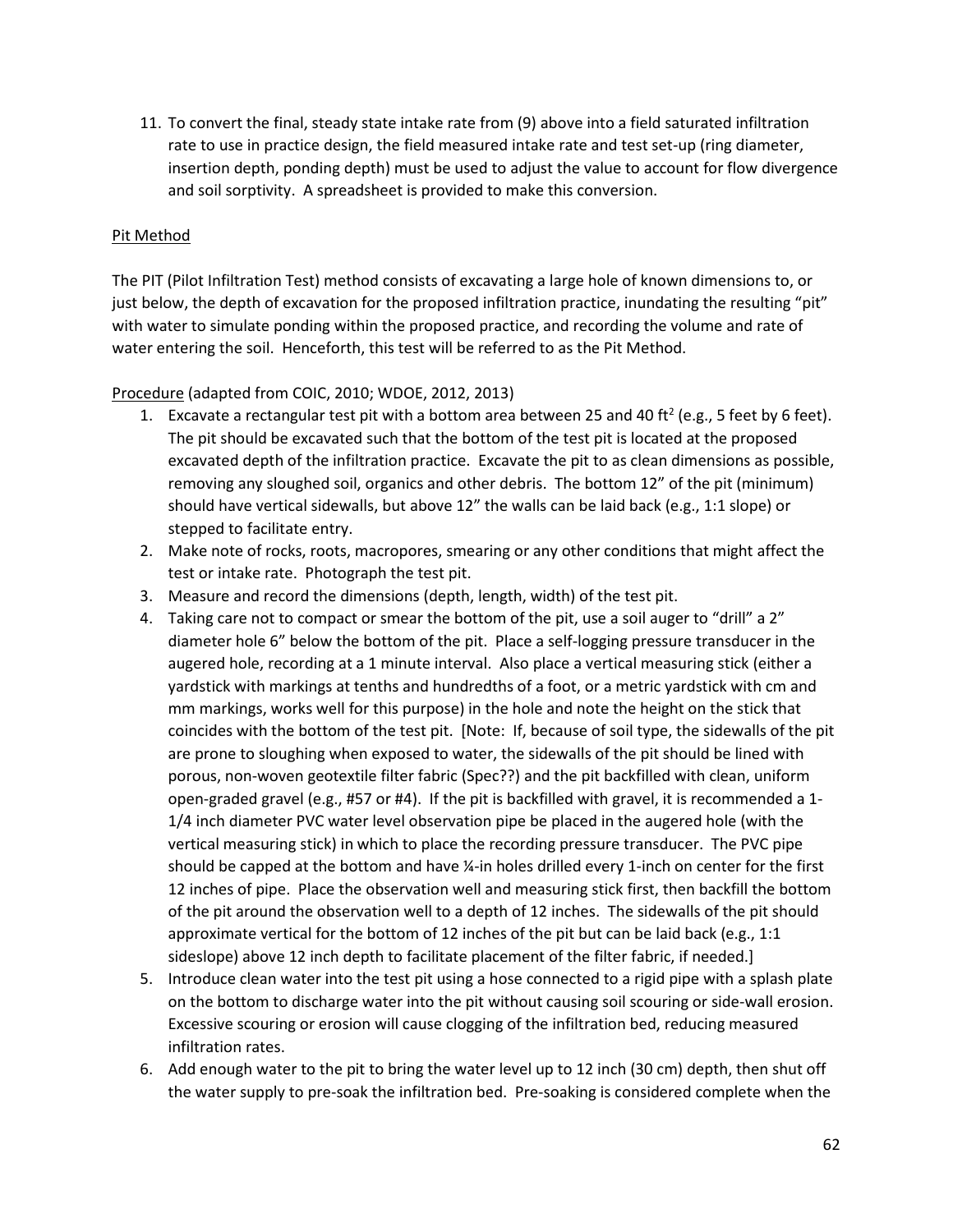water completely infiltrates into the ground or after 3 hours if water is still standing in the pit. [Depending on the soil, season and number of tests to be conducted, it may make sense to construct and pre-soak test pits one day then conduct infiltration measurements the following day.]

- 7. After completion of the pre-soaking, the tester should complete two falling head tests starting at 12 inch (30 cm) ponding depth. Raise the water level to a 12 inch (30 cm) depth. Record the volume of water needed to raise the water level to 12 inches. If there is still standing water (i.e., the pre-soak did not fully infiltrate), record water depth before filling begins. The time the 12 inch ponding depth is reached should be noted, and this time denoted as "time zero" for purpose of the infiltration test. Shut off the water supply and record the drop in water level at appropriate time increments for the rate of drawdown (this might be every minute for sandy soils or every half hour for clayey soils) until the water is fully infiltrated. The use of a selflogging pressure transducer as mentioned above will be taking this measurement, but such measurements should be taken with a stopwatch and readings from the measuring stick as well.
- 8. Photograph the set-up/conditions during the test.
- 9. After the water has completely infiltrated, repeat step 7.

|                                  |                     |           | Single-ring                |
|----------------------------------|---------------------|-----------|----------------------------|
| Surface Area of Infiltration BMP | Number of Test Pits | Pit Tests | <b>Infiltrometer Tests</b> |
| (ft $^2$ )                       |                     |           | (2 tests/pit)              |
| $<$ 5000                         |                     |           |                            |
| 5000-10000                       |                     |           |                            |
| >10000                           |                     |           |                            |

Minimum Number of Pits and Infiltration Tests

## References

ASTM. 2009. Standard Test Method for Infiltration Rate of Soils in Field Using Double Ring Infiltrometer. ASTM D3385 09. American Society for Testing and Materials. Philadelphia, PA.

COIC. 2010. Geotechnical Site Characterization. Chapter 4 in Central Oregon Stormwater Manual. Central Oregon Intergovernmental Council, Bend, OR.

Reynolds, W.D., D.E. Elrick, E.G. Youngs, and A. Amoozegar. 2002. Ring or Cylinder Infiltrometers (Vadose Zone). Section 3.4.3.2 in Dane, J.H. and G.C. Topp (Eds.), Methods of Soil Analysis - Part 4: Physical Methods. Soil Science Society of Agronomy. Madison, WI.

Reynolds, W.D. 2008. Saturated Hydraulic Properties: Ring Infiltrometer. Chapter 77 in Carter, M.R., and E.G. Gregorich (eds), Soil Sampling and Methods of Analysis, 2nd Ed. Canadian Society of Soil Science, CRC Press and Taylor & Francis Group. Boca Raton, FL.

WDOE. 2012. Stormwater Management Manual for Western Washington. Washington Department of Ecology, Olympia, WA.